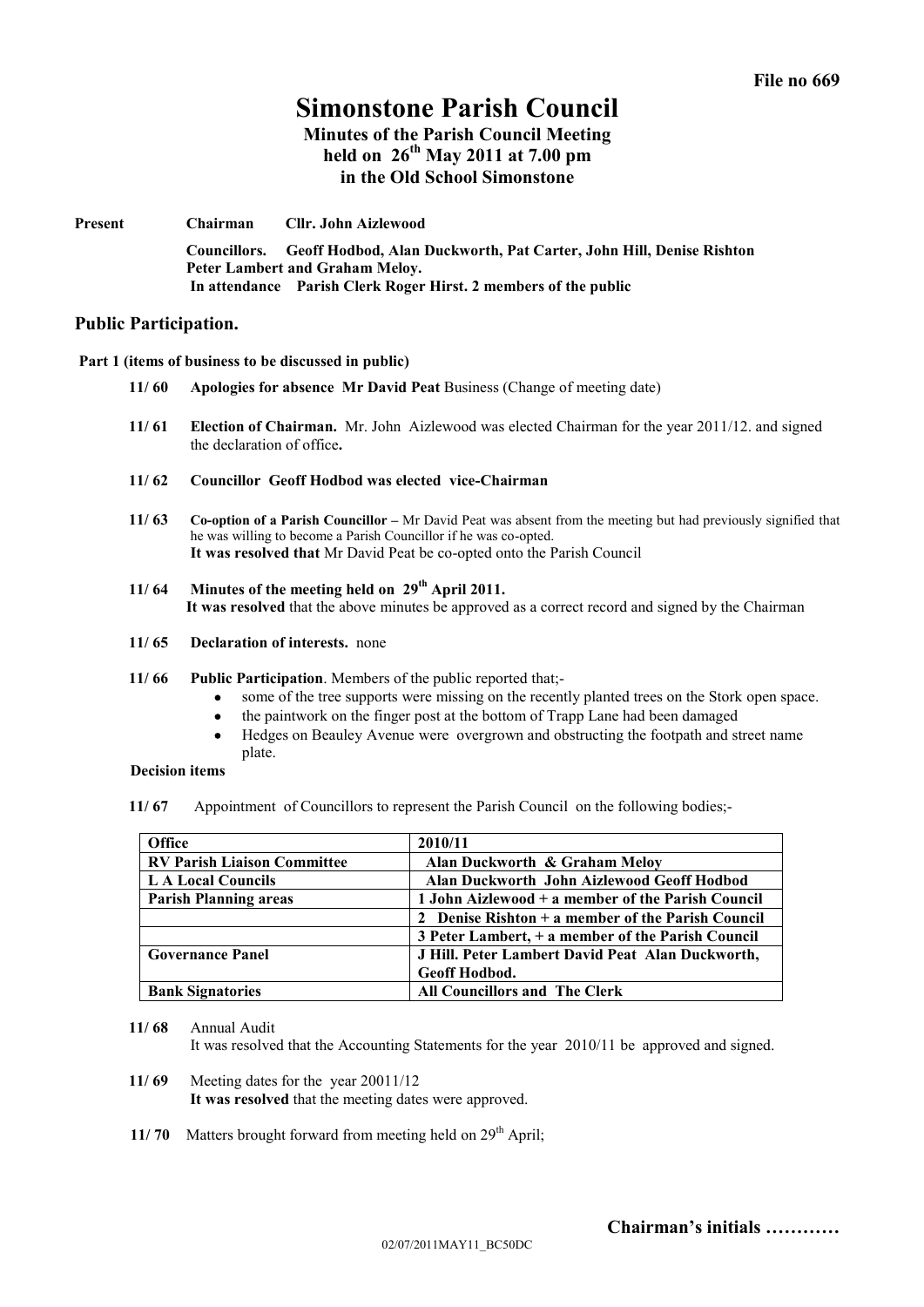a. Christmas arrangements for 2011 – Mrs Pam Jelley reported that she had approached Susan Emerus Singers and confirmation of their availability was awaited. She explained there would be a cost of (£60).approx.

 **It was resolved** to note the report and await further details.

- b. The Clerk reported that the condition of the footpath along the top of Black Hill has been reported and that it was not a public right of way. As a consequence it was a matter for the landowner to rectify. **It was resolved** to note the report.
- c. Woodfield Estate adoption of the Highway. The Clerk reported that he had received a report from the County Council that final work was being carried out by United Utilities and subject to the work being satisfactory there should be no further delay in the adoption process being completed. **It was resolved** to note the report
- d. Trapp Lane Pump House Wood Councillor Hill reported that a letter of complaint had been sent to the LCC Council Leader and the District Public Realm Officer complaining about the conduct of the Officer responsible for Highways who ignored his own specification on the site lines as part of the Planning conditions at the site. Allowing the site to become operational with out the safety measures being met. **It was resolved** to note the report .
- e. Parish Council Website It was reported that the website was now up and running and that statements concerning its management had been completed **It was resolved** that they be distributed to members for consideration at the next Parish Council meeting.
- f. Conditions of Street Name Signs The Clerk reported that RVBC do not consider the current state of the signs merits funding refurbishment. **It was resolved** that Coun. Hodbod make additions to the list.
- g. Speed indicator signs SpID. –The Clerk reported the current costs of purchasing a SPiD as recommended by the Highway Authority and likely running costs to the members. **It was resolved** that the Clerk should make enquires of any parishes that currently own a SPid and if it was not being fully utilised would they be willing to hire it out for use by the Parish Council and if so at what cost.
- h. Tree Planting, Clerk reported that the land identified for additional tree planting required a licence from the Highway Authority prior to any tree planting being authorised. **It was resolved** that the Clerk proceed with obtaining the necessary permission.
- i. Speed Humps.. Clerk reported that he had approached the LCC on 3 occasions but had not received a response. **It was resolved** that the Clerk be requested to ask County Highways department to expedite a reply.

#### **11/ 71 RVBC**

a. Parish Liaison Committee Meetings Dates –  $9<sup>th</sup>$  June,  $29<sup>th</sup>$  September, 24 November, 2011,  $26<sup>th</sup>$ January,  $29<sup>th</sup>$  March 2012.

**It was resolved** to note the above dates

b. Concurrent Function grants of 25% of revenue expenditure are available for various functions ie Parks and gardens, Play associations, etc. but will not support Capital expenditure of any one item or items over £1000. All grants will be subject to the Ribble Valley cap of £20K on their fund.

**It was resolved** to note the above grants.

### **11/ 72 Planning Applications.**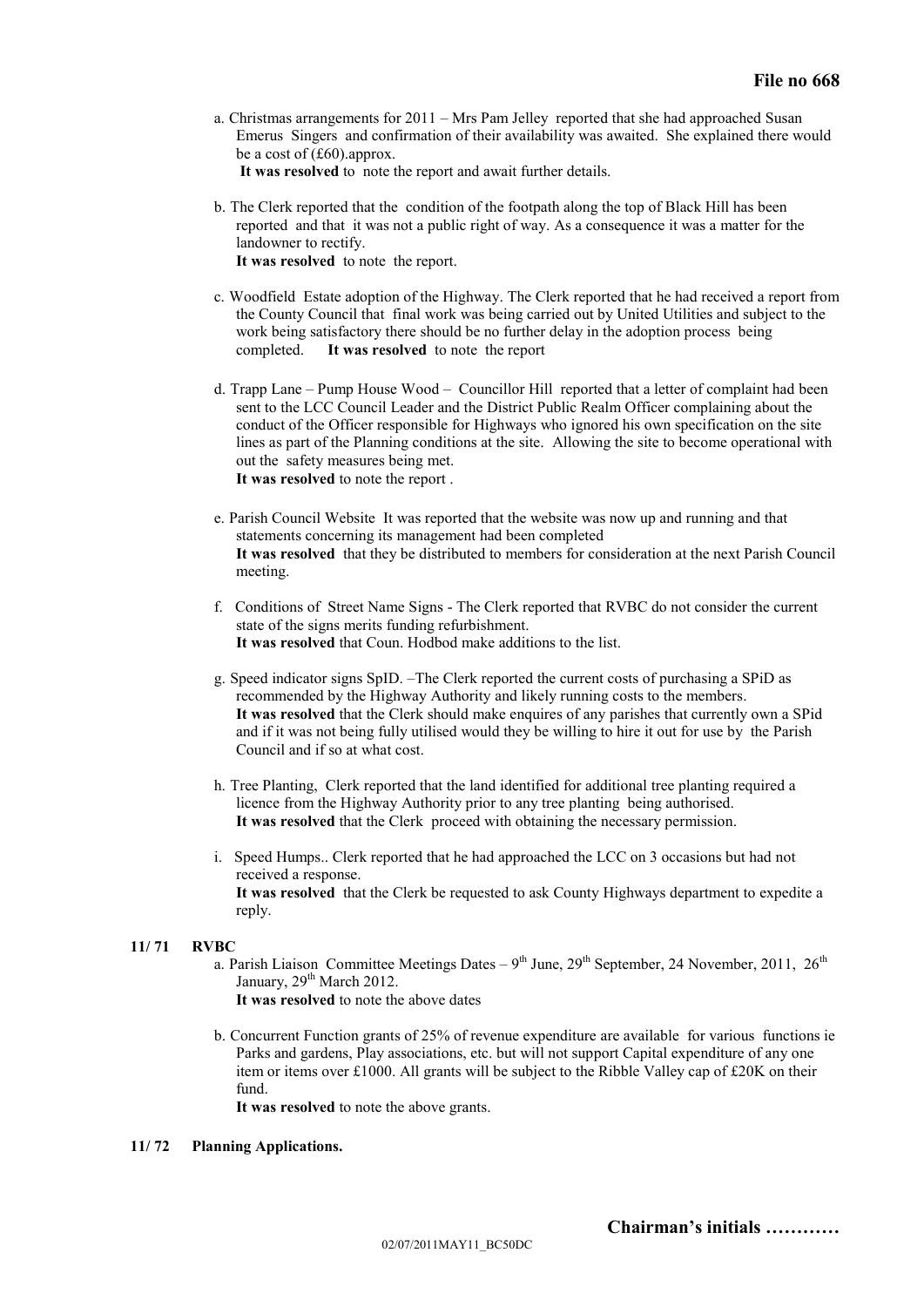**File no 667**

| Application number<br>3/2011/000717/01/2011 | Officer Claire Booth 01200 414493                                                                                                                                                                                                    |                              |  |  |
|---------------------------------------------|--------------------------------------------------------------------------------------------------------------------------------------------------------------------------------------------------------------------------------------|------------------------------|--|--|
| <b>Address</b>                              | 10 Carleton Avenue Simonstone Lancashire BB12 7JA                                                                                                                                                                                    |                              |  |  |
| Proposal                                    | Erection of a single storey rear extension, with the addition<br>of dormer windows to the rear creating a two storey<br>conversion. Roof will be replaced and the ridge line raised.<br>Applications for full consent.               |                              |  |  |
| Parish Council comments                     | There has been strong local opposition to this proposal as the development<br>site is in row a of 6 bungalows and will change the existing street scene on the<br>southern side of the Road. RV Districtwide Plan 1998 Policy G1 H10 |                              |  |  |
| <b>RVBC</b> decision                        | Refused                                                                                                                                                                                                                              |                              |  |  |
| Appeal                                      | The applicant has appealed against the refusal of this application. The adjudication is to<br>be by letter based on the existing evidence contained in the original objection.                                                       |                              |  |  |
| Parish Council meeting<br>$29th$ April      | Coun Duckworth reported that he was meeting with objectors and Nigel Evans MP.<br>It was resolved that the outcome of the meeting would be reported to the Clerk so that<br>appropriate action can be taken.                         |                              |  |  |
| Appeal                                      | Decision was due on the $18th$ May results not available at the time of writing                                                                                                                                                      |                              |  |  |
| Appeal result                               | Official notification was awaited. but Councillor Duckworth told be meeting that the<br>appeal had been dismissed.                                                                                                                   |                              |  |  |
| Application no<br>3/2011/0144               | Officer:: Colin Sharpe 01200414500                                                                                                                                                                                                   | Grid Reference 377553 435426 |  |  |
| Address                                     | Tithe Barn House Whins Lane Simonstone Lancashire BB12 7QR                                                                                                                                                                           |                              |  |  |
| Proposal                                    | Detached stable block including 3 no. stables, tack room, covered horse box and<br>mechanical tractor store. Also animal food storage. Applications for full consent.                                                                |                              |  |  |
| Parish Council                              | No objection                                                                                                                                                                                                                         |                              |  |  |
| <b>RVBC</b>                                 | Permission has been granted                                                                                                                                                                                                          |                              |  |  |

| Application number<br>3/2011/0171 18/03/2011 | <b>Officer: : Claire Booth</b><br>01200 414493                                                                                                                                                                                                                                                                                                                                                | <b>Grid Reference</b><br>377535434529 |  |
|----------------------------------------------|-----------------------------------------------------------------------------------------------------------------------------------------------------------------------------------------------------------------------------------------------------------------------------------------------------------------------------------------------------------------------------------------------|---------------------------------------|--|
| Address                                      | Rosedale School Lane Simonstone Lancashire BB12 7HR                                                                                                                                                                                                                                                                                                                                           |                                       |  |
| Proposal                                     | Proposed construction of first floor bedroom and bathroom extension and alterations to<br>garage to provide study and home office space. Continuation of lean-to roof to create a<br>covered sitting area to the front elevation linked to the side single storey lean-to extension<br>(which is currently being built under general permitted development). Applications for full<br>consent |                                       |  |
| Parish Council                               | No objection                                                                                                                                                                                                                                                                                                                                                                                  |                                       |  |
| <b>RVBC</b>                                  | Permission has been granted                                                                                                                                                                                                                                                                                                                                                                   |                                       |  |
|                                              |                                                                                                                                                                                                                                                                                                                                                                                               |                                       |  |

| Application no3/2011/0257 |                               | <b>Officer:</b> Rachel Horton                                                                   | <b>Grid Reference</b>                                                                           |  |  |
|---------------------------|-------------------------------|-------------------------------------------------------------------------------------------------|-------------------------------------------------------------------------------------------------|--|--|
| 20/04/2011                |                               | 01200 414571                                                                                    |                                                                                                 |  |  |
| Address                   |                               | 2 Valley Terrace Simonstone Lane Simonstone Lancashire.                                         |                                                                                                 |  |  |
| Proposal                  |                               | Removal of existing extension and elevated rockery. Proposed single storey                      |                                                                                                 |  |  |
| Application number        |                               |                                                                                                 | extension with the V6H1X M20H9h3. Application Advised M-6005977290 433370                       |  |  |
| B&2011 170222125/03/2011  |                               |                                                                                                 | No objection but residents are concerned about the access to the site during in the             |  |  |
| Address <sub>3</sub>      |                               |                                                                                                 | Fort Valending imeaning untd Galden Malex Rank Girdonstones trane Gimenstonen Busintery nough a |  |  |
|                           |                               | LancashingbBBi <sup>{2</sup> edNDen areas.                                                      |                                                                                                 |  |  |
| Rroposal                  |                               | Proposed sxtension to rear of Building 'S' to provide new despatch and storage area             |                                                                                                 |  |  |
|                           |                               | anciliary to industrial use of building. Erection of stand alone anciliary facilities building. |                                                                                                 |  |  |
|                           | Applications for full consent |                                                                                                 |                                                                                                 |  |  |